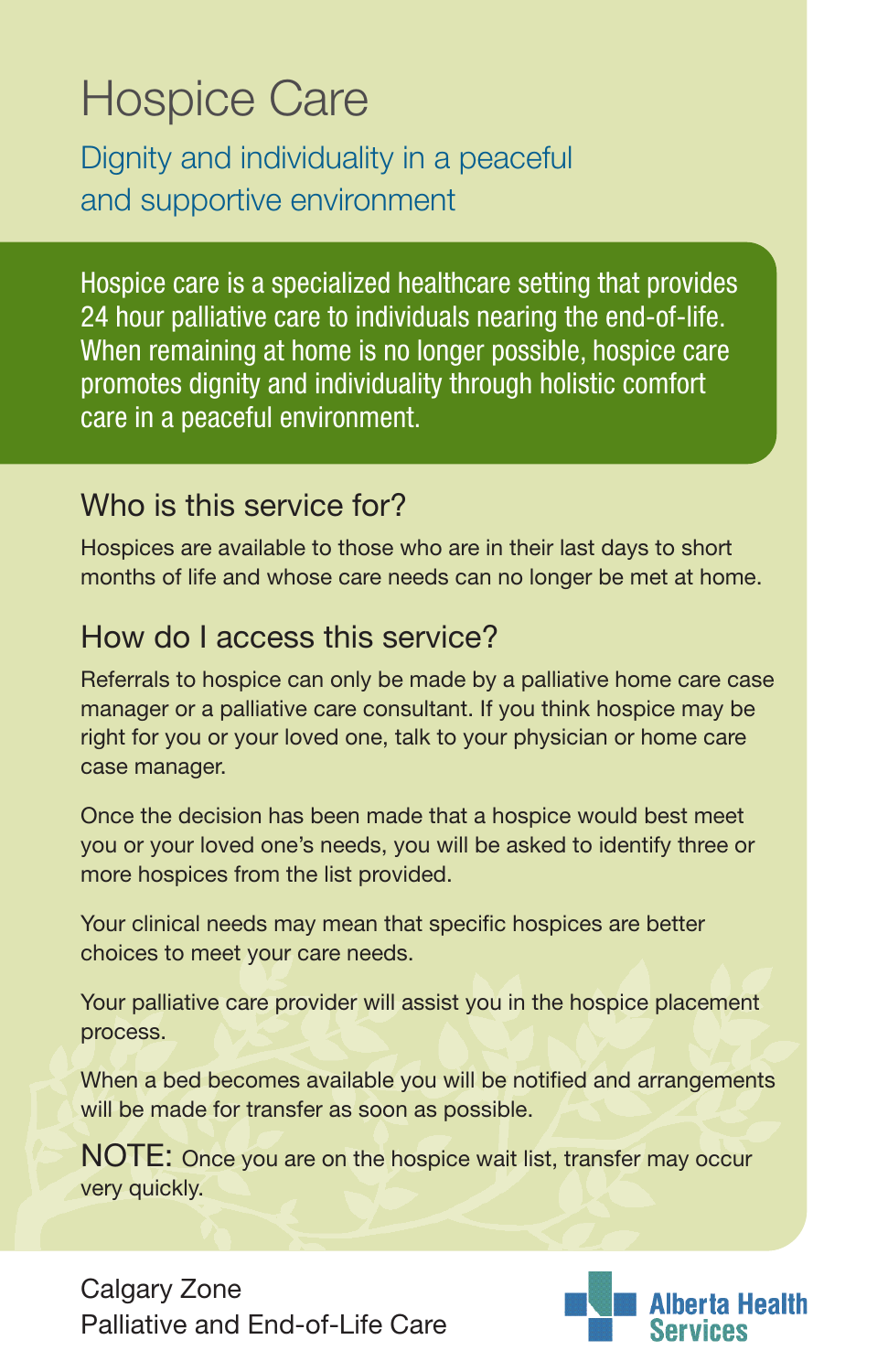# Calgary Area Hospices

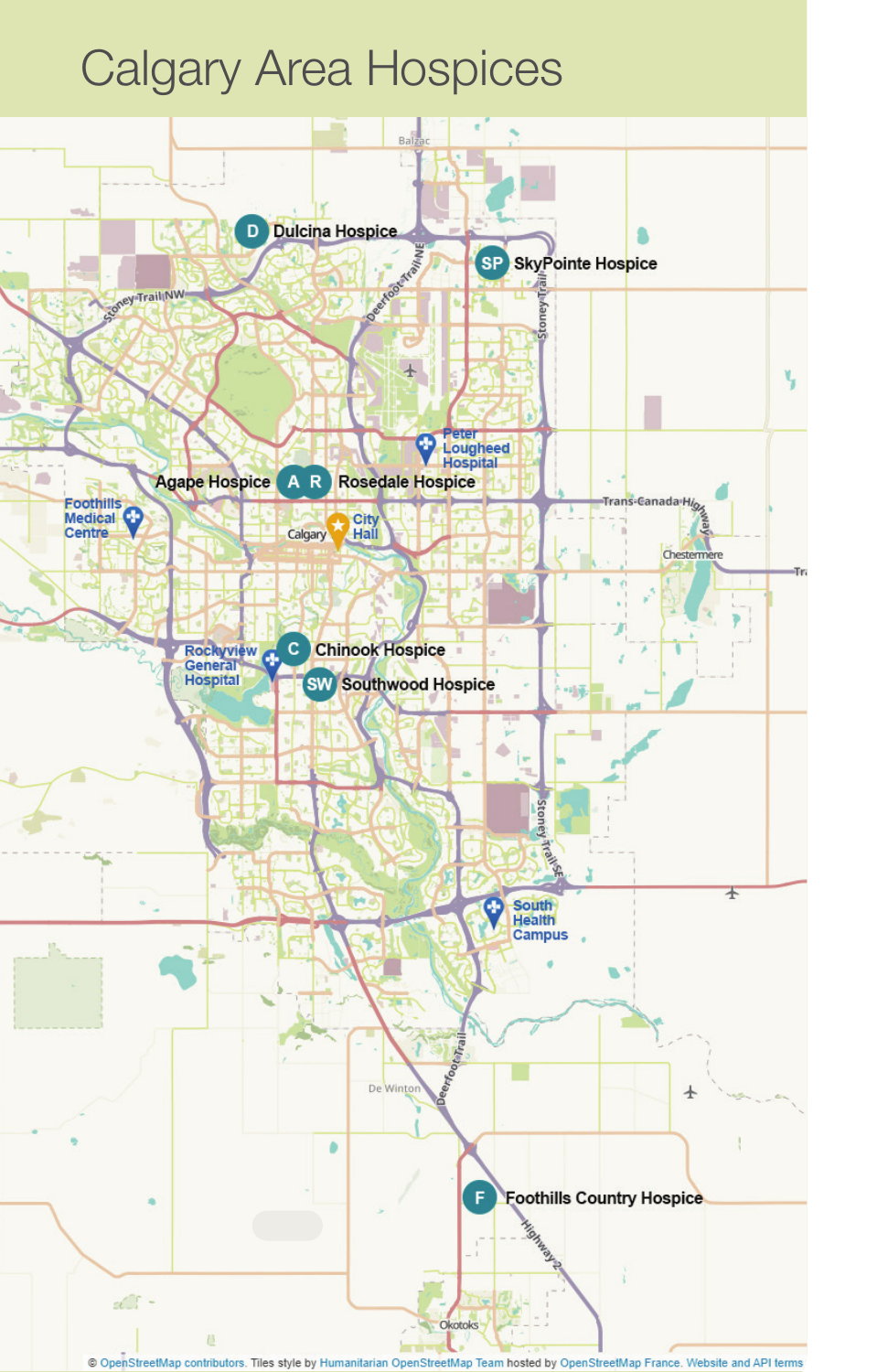# Calgary Area Hospices

# A Agape Hospice

(Salvation Army) 1302 – 8th Avenue NW 403-282-6588 [agapehospice.ca](http://www.agapehospice.ca)

# R Rosedale Hospice

(Hospice Calgary) 920 – 7A Street NW 403-284-5195 [hospicecalgary.com](http://www.hospicecalgary.com)

# sp SkyPointe Hospice

(AgeCare) 179 Skyview Circle NE 587-619-1900 [hospice.agecare.ca](http://hospice.agecare.ca)

## **c** Chinook Hospice

(Intercare) 1261 Glenmore Trail SW 403-258-0040 [intercarealberta.com](http://www.intercarealberta.com)

# sw Southwood Hospice

(Intercare) 211 Heritage Drive SE 403-252-0620 [intercarealberta.com](http://www.intercarealberta.com)

## D Dulcina Hospice

(Covenant Care at St. Marguerite Manor) 110 Evanspark Manor NW 587-230-5500 [covenantcare.ca](http://www.covenantcare.ca)

# **F** Foothills Country Hospice

(Foothills Country Hospice Society) 322001 – 32nd Street E Municipal District of Foothills No. 31, Alberta 403-995-4673 [countryhospice.org](http://www.countryhospice.org)

Near Okotoks, approximately 25 km south of Calgary See website for directions

#### For more information:

[ahs.ca](https://www.albertahealthservices.ca/info/Page13766.aspx) and search Calgary Zone hospice To learn more about palliative care: [myhealth.alberta.ca/palliative-care](http://myhealth.alberta.ca/palliative-care)

To learn more about Calgary Zone palliative services: [ahs.ca/palliativecalgary](http://ahs.ca/palliativecalgary)